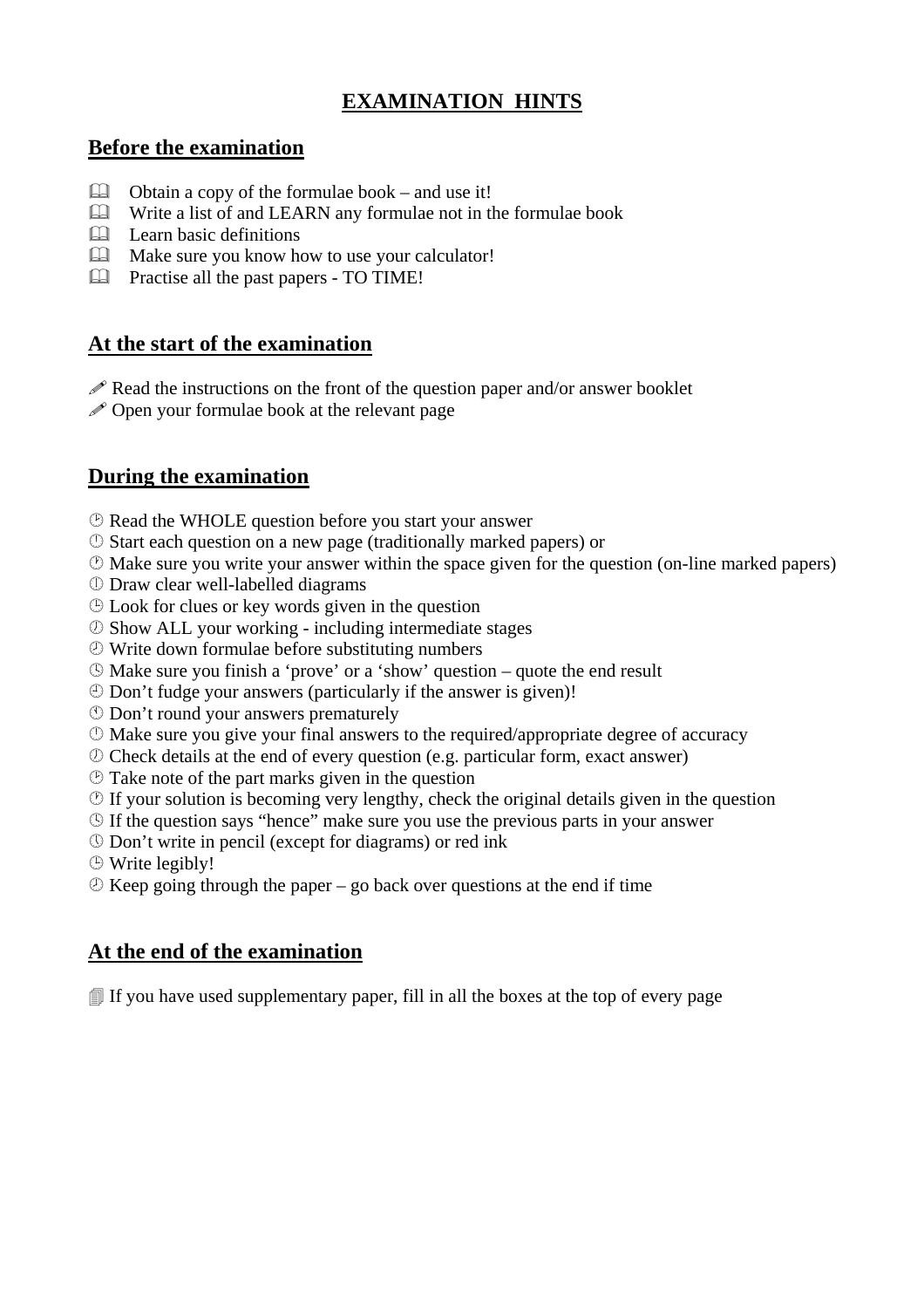#### **C3 KEY POINTS**

#### **C3 Algebra and functions**

Simplification of rational expressions (uses factorising and finding common denominators) Domain and range of functions

Inverse function,  $f^{-1}(x)$  [  $ff^{-1}(x) = f^{-1}f(x) = x$ ]

Knowledge and use of: domain of  $f = \text{range of } f^{-1}$ ; range of  $f = \text{domain of } f^{-1}$ 

Composite functions e.g. fg(*x*)

The modulus function

Use of transformations (as in C1) with functions used in C3

| Transformation |       | Description                                                                                        |
|----------------|-------|----------------------------------------------------------------------------------------------------|
| $y = f(x) + a$ | a > 0 | Translation of $y = f(x)$ through                                                                  |
| $y = f(x + a)$ | a > 0 | Translation of $y = f(x)$ through $\begin{pmatrix} -a \\ 0 \end{pmatrix}$                          |
| $y = af(x)$    | a > 0 | Stretch of $y = f(x)$ parallel to y-axis with scale factor a                                       |
| $y = f(ax)$    | a > 0 | Stretch of $y = f(x)$ parallel to x-axis with scale factor $\frac{1}{x}$<br>$\mathfrak a$          |
| $y= f(x) $     |       | For $y \ge 0$ , sketch $y = f(x)$<br>For $y < 0$ , reflect $y = f(x)$ in the x-axis                |
| $y = f( x )$   |       | For $x \ge 0$ , sketch $y = f(x)$<br>For $x < 0$ , reflect $[y = f(x)$ for $x > 0$ ] in the y-axis |
| Also useful    |       |                                                                                                    |
| $y = -f(x)$    |       | Reflection of $y = f(x)$ in the x-axis (line $y = 0$ )                                             |
| $y = f(-x)$    |       | Reflection of $y = f(x)$ in the y-axis (line $x = 0$ )                                             |

### **C3 Trigonometry**

sec  $x =$ cos *x*  $\frac{1}{\cos x}$  cosec *x* = sin *x*  $\frac{1}{\csc x}$  cot  $x =$ tan *x*  $\frac{1}{2}$  = *x x* sin cos  $\sin^2 x + \cos^2 x = 1$ ;  $1 + \tan^2 x = \sec^2 x$ ;  $1 + \cot^2 x = \csc^2 x$ 

 $sin(A \pm B) = sinAcosB \pm cosA sinB$   $cos(A \pm B) = cosAcosB \mp sinA sinB$  $\tan(A \pm B) = \frac{\tan A \pm \tan B}{1 \mp \tan A \tan B}$  $1 \mp$  tan A tan  $\tan A \pm \tan A$  $\overline{+}$ ±  $\sin 2x = 2\sin x \cos x$ ;  $\cos 2x = \cos^2 x - \sin^2 x = 2\cos^2 x - 1 = 1 - 2\sin^2 x$ ;  $\tan 2x =$ *x x*  $1 - \tan^2$  $2 \tan$ −